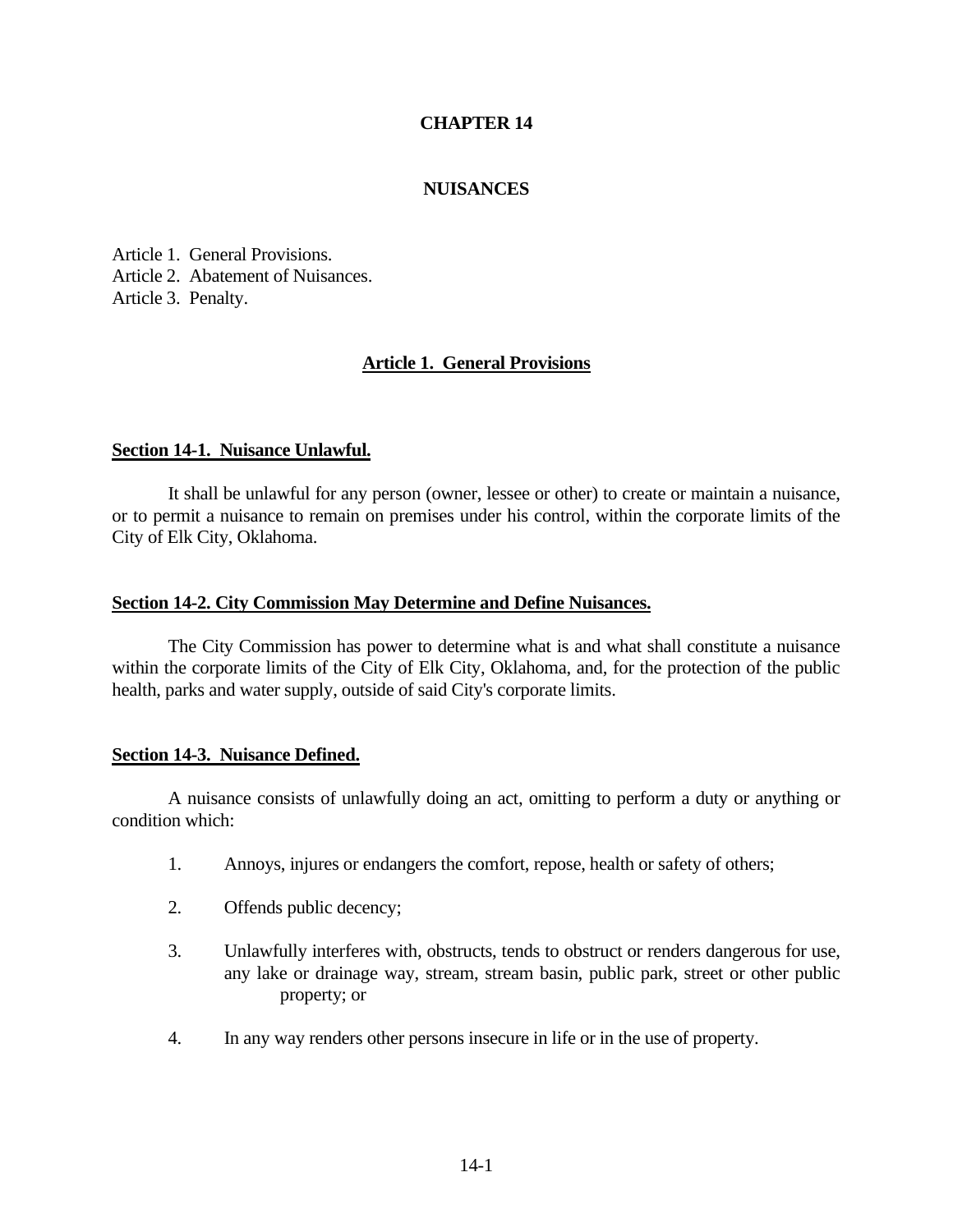### **Section 14-4. Public Nuisances; Possible Remedies.**

1. A public nuisance is one which affects, at the same time, an entire community, neighborhood or any considerable number of persons, although the extent of the annoyance or damage inflicted upon the individuals may be unequal.

- 2. The possible remedies against a public nuisance are:
	- a. Prosecution on complaint before the Municipal Court;
	- b. Prosecution of information or indictment before another appropriate court;
	- c. Civil action; and
	- d. Abatement:
		- 1. By the person injured; or
		- 2. By the municipality, in accordance with law or ordinance.
		- 3. No lapse of time can legalize a public nuisance amounting to an actual obstruction of public right.

### **Section 14-5. Private Nuisances; Possible Remedies.**

- 1. Every nuisance not included in Section 14-4 (above) is a private nuisance.
- 2. The possible remedies against a private nuisance are:
	- a. Civil action; and
	- b. Abatement:
		- 1. By the person injured; or
		- 2. By the municipality, in accordance with law or ordinance.

### **Section 14-6. Person Liable.**

Every successive owner of property who neglects to abate a continuing nuisance upon or in the use of such property created by a former owner is liable therefore in the same manner as the person who first created it.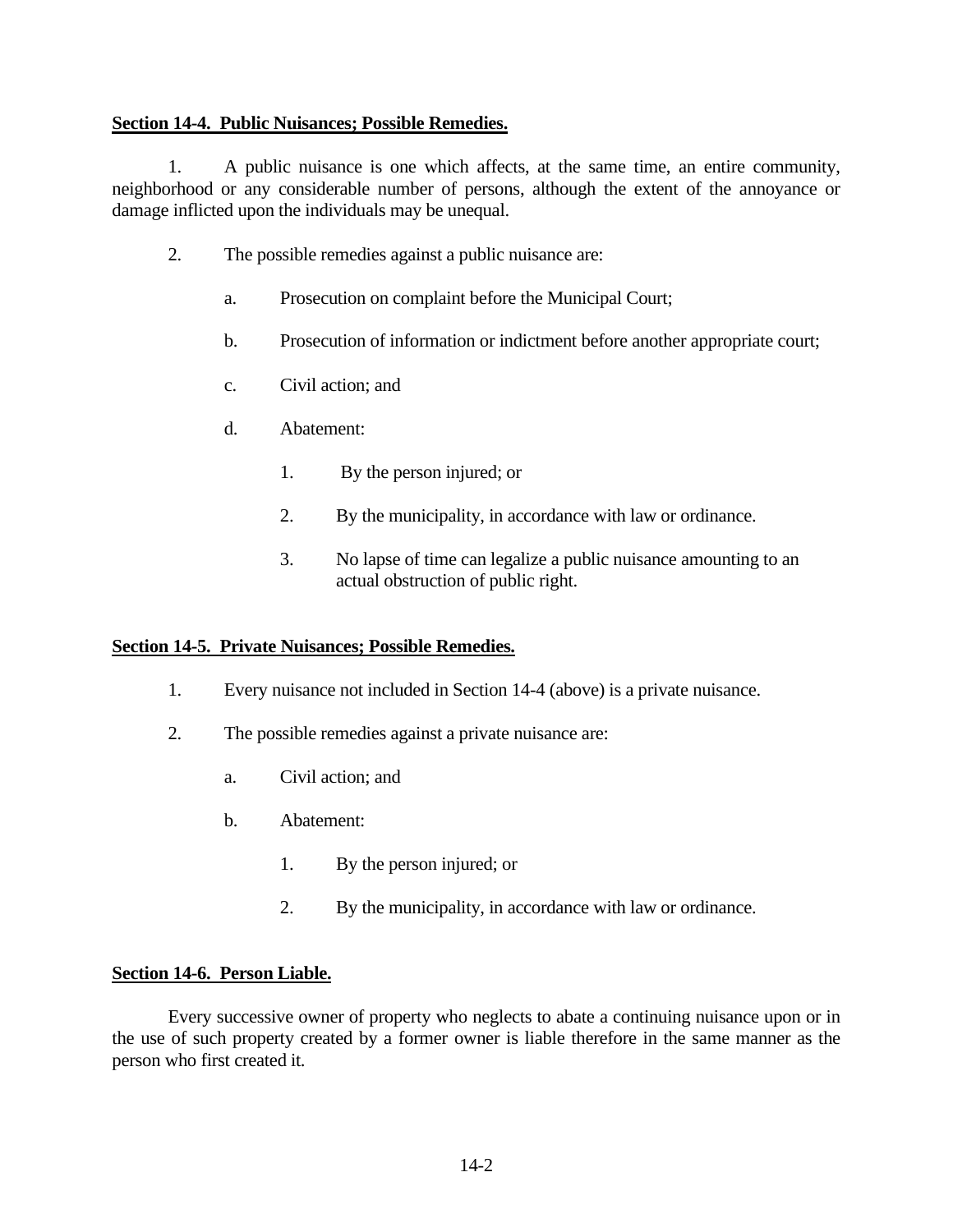### **Section 14-7. Procedure Cumulative.**

The various procedures for abating nuisances prescribed by this Chapter and by other provisions of law and Ordinances shall be cumulative one (1) to the other; the City Commission may elect to follow any such procedure which is applicable in abating any particular nuisance.

### **Sections 14-8 through 14-9. (Reserved for future use.)**

# **Article 2. Abatement of Nuisances**

## **Section 14-10. Summary Abatement of Nuisances.**

1. Whenever it is practical to do so, the City Commission has the power summarily to abate any such nuisance, after notice to the owner and an opportunity for him to be heard, if this can be done.

2. Some nuisances are of such nature as to constitute a grave and immediate danger to the peace, health, safety, morals or welfare of one (1) or more persons of the public generally, and it is recognized that, in such circumstances, the City Manager (or his representative) may be justified or required to take immediate and proper action summarily to abate such nuisances, or to reduce or suspend the danger, until more deliberate action can be taken toward such abatement.

3. The Fire Chief, the Chief of Police, the City Attorney, the Health Officer, the City Manager, the Mayor, any Commissioner, any resident of the City of Elk City, Oklahoma, or any other officer subordinate to the City Commission, may submit to said City Commission, a statement as to the existence of a nuisance as defined by State Law or the Ordinances of the City, and a request or recommendation that it be abated.

4. The City Commission, shall determine whether or not the alleged nuisance is a nuisance in fact, and before proceeding to have the nuisance abated, the said City Commission shall give notice of a hearing on the proposed abatement to the owner of any property concerned and to any other alleged or deemed responsible for, or to be causing, the nuisance, and an adequate opportunity to be heard, if such notice and opportunity for a hearing can be given. Such notice to the owner and other persons concerned shall be given in writing by mail or by service (by a police officer), if their names and addresses are known; if the names and addresses are not known, and the peace, health, safety, morals or welfare of the person, persons or public adversely affected would not be unduly jeopardized by the necessary delay, a notice of the hearing shall be published in a newspaper of general circulation within the City or County.

5. If the City Commission finds that a nuisance does in fact exist, it shall direct the owner and/or other persons responsible for, or causing the nuisance, to abate it within a specified time if the peace, health, safety, morals or welfare of the person, persons or public adversely affected would not be unduly jeopardized by the consequent delay. If such peace, health. safety,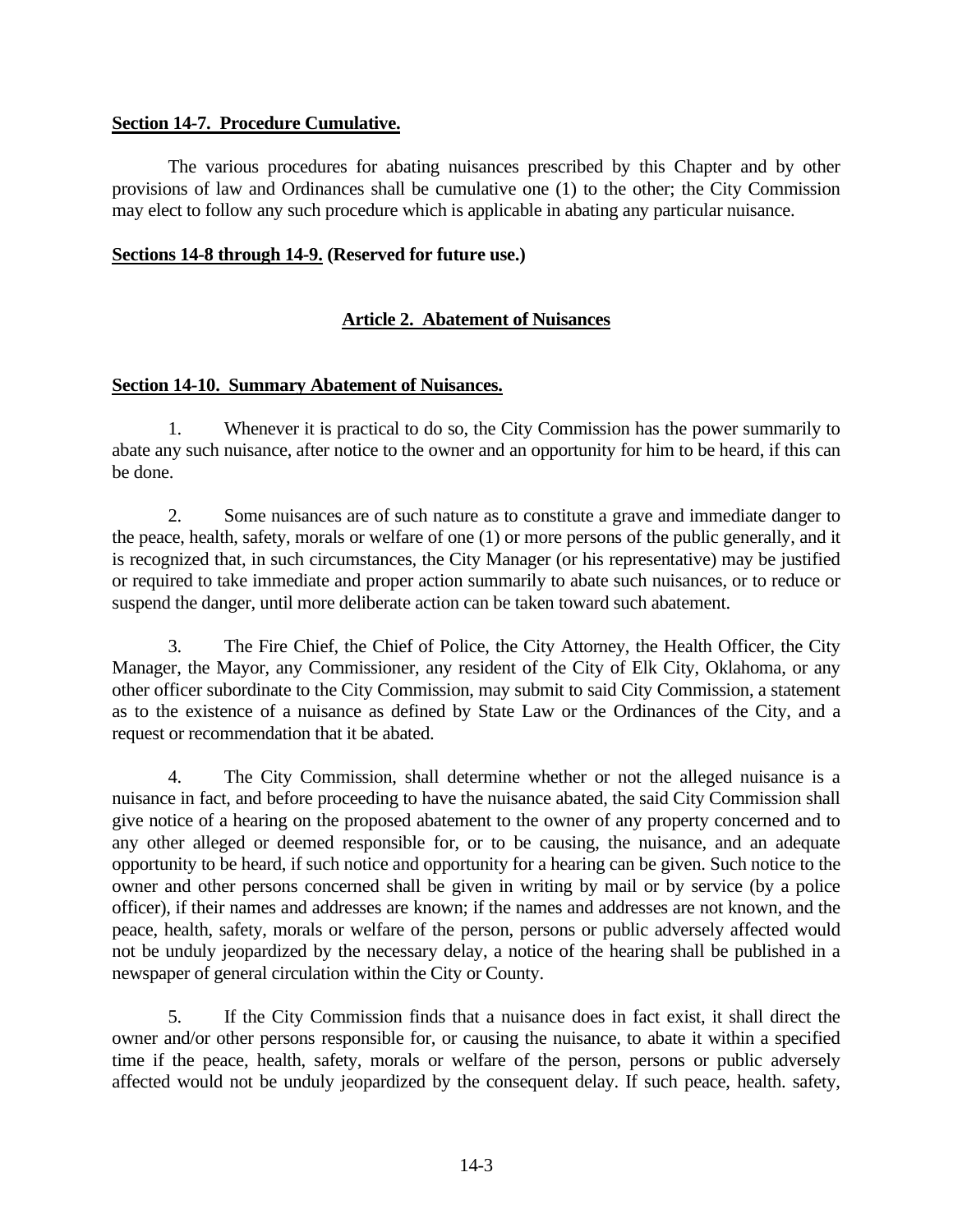morals or welfare would be unduly jeopardized by the consequent delay, or if the owner or other persons responsible for or causing the nuisance does not abate it within the specified time, the City commission shall direct the City Manager to abate the nuisance or have it abated, if summary abatement is practical.

6. The City Clerk shall send a statement of the costs of such summary abatement to the owner and/or other persons responsible for, or causing, the nuisance, as may be just under the circumstances, if their names and addresses are known. Until paid, such cost shall constitute a debt to the City, collectible as other debts of the City may be collected.

# **Section 14-11. Abatement of Public Health Nuisances.**

1. The local or county health officer shall have the authority to order, in writing, the owner or occupant of any private premises in the City to remove from such premises, within a reasonable length of time and at his own expense, any source of filth, cause of sickness, condition conducive to the breeding of insects or rodents that might contribute to the transmission of disease or any other condition adversely affecting the public health; failure to do shall constitute an offense. Such order shall be served on the owner or occupant (or his agent) of the premises by the local or county health officer, or a policeman. If the premises are unoccupied and the residence of the owner, occupant or agent is unknown or is without the State, the order may be served by posting a copy thereof on the premises or by publication in at least one (1) issue of a newspaper having a general circulation in the City or county.

2. If the order is not complied with, the Health Officer may cause the order to be executed, and the cost thereof shall be certified to the City Clerk; the cause of abating such nuisance shall be added to the municipal utility bill of the owner or occupant (if he is a user of any municipal utility service) and shall become due and payable and be subject to the same regulations relating to delinquency in payment as the utility bill itself. If such owner or occupant is not a user of any municipal utility service, such costs, after certification to the City Clerk, may be collected in any manner in which any other debt due the City may be collected.

# **Section 14-12. Dilapidated Buildings, Procedure, Removal.**

1. The City Commission may cause dilapidated buildings within the city limits to be torn down and removed in accordance with the following procedures:

> a. After ten (10) days' notice that a building is to be torn down or removed shall be given to the owner of the property before the City Commission holds a hearing. A copy of the notice shall be posted on the property to be affected. In addition, a copy of the notice shall be sent by mail to the property owner at the address shown by the current year's tax rolls in the office of the County Treasurer. Written notice shall also be mailed to any mortgage holder as shown by the records in the office of the County Clerk to the last known address of the mortgagee. At the time of mailing of notice to any property owner or mortgage holder, the City shall obtain a receipt of mailing from the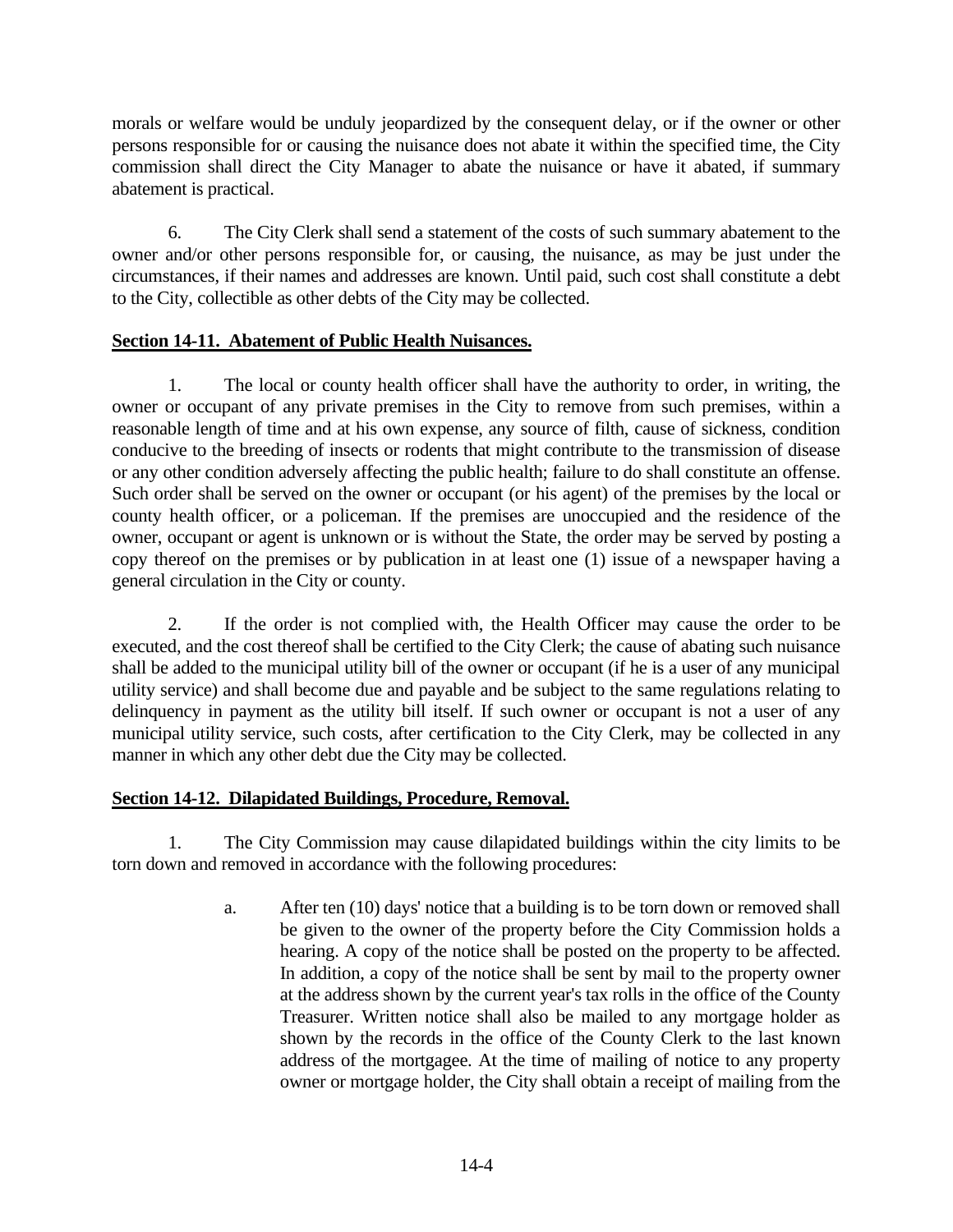postal service, which receipt shall indicate the date of mailing and the name and address of the mailee. However, if neither the property owner nor mortgage holder can be located, notice may be given by posting a copy of the notice on the property, or by, publication. Such notice may be published once, not less than ten (10) days prior to any hearing or action by the City Commission;

- b. A hearing shall be held by the City Commission to determine if the property is dilapidated and has become detrimental to the health, safety, or welfare of the general public and the community, or if the property creates a fire hazard which is dangerous to other property;
- c. Pursuant to a finding that the condition of the property constitutes a detriment or a hazard and that the property would be benefited by the removal of such conditions, the City Commission may cause the dilapidated building to be torn down and removed. the City Commission shall fix reasonable dates for the commencement and completion of the work. The City Clerk shall immediately file a notice of dilapidation and lien with the County Clerk describing the property, the findings of the City at the hearing, and stating that the City claims a lien on the property for the destruction and removal costs and that such costs are the personal obligation of the property owner from and after the date of filing of said notice. The agents of the City are granted the right of entry on the property for the performance of the necessary duties as a governmental function of the City if the work is not performed by the property owner with dates fixed by the City Commission.

2. The City Commission shall determine the actual cost of the dismantling and removal of dilapidated buildings and other expenses that may be necessary in conjunction with the dismantling and removal of the buildings, including the cost of notice and mailing. The City Clerk shall forward a statement of the actual cost attributable to the dismantling and removal of the buildings and a demand for payment of such costs, by mail to the property owner. In addition, a copy of the statement shall be mailed to any mortgage holder at the address provided for in subparagraph 1(a) of this Section. At the time of mailing of the statement of costs to any property owner or mortgage holder, the City shall obtain a receipt of mailing from the postal service, which receipt shall indicate the date of mailing and the name and address of the mailee. If the City dismantles or removes any dilapidated buildings, the cost to the property owner shall not exceed the actual cost of the labor, maintenance, and equipment required for the dismantling and removal of the dilapidated buildings. If dismantling and removal of the dilapidated buildings is done on a private contract basis, the contract shall be awarded to the lowest and best bidder.

3. When payment is made to the City for cost incurred, the City Clerk shall file a release of lien, but if payment attributable to actual cost of the dismantling and removal of the buildings is not made within six (6) months from the date of mailing of the statement to the owner of such property, the City Clerk shall forward a certified statement of the amount of the cost to the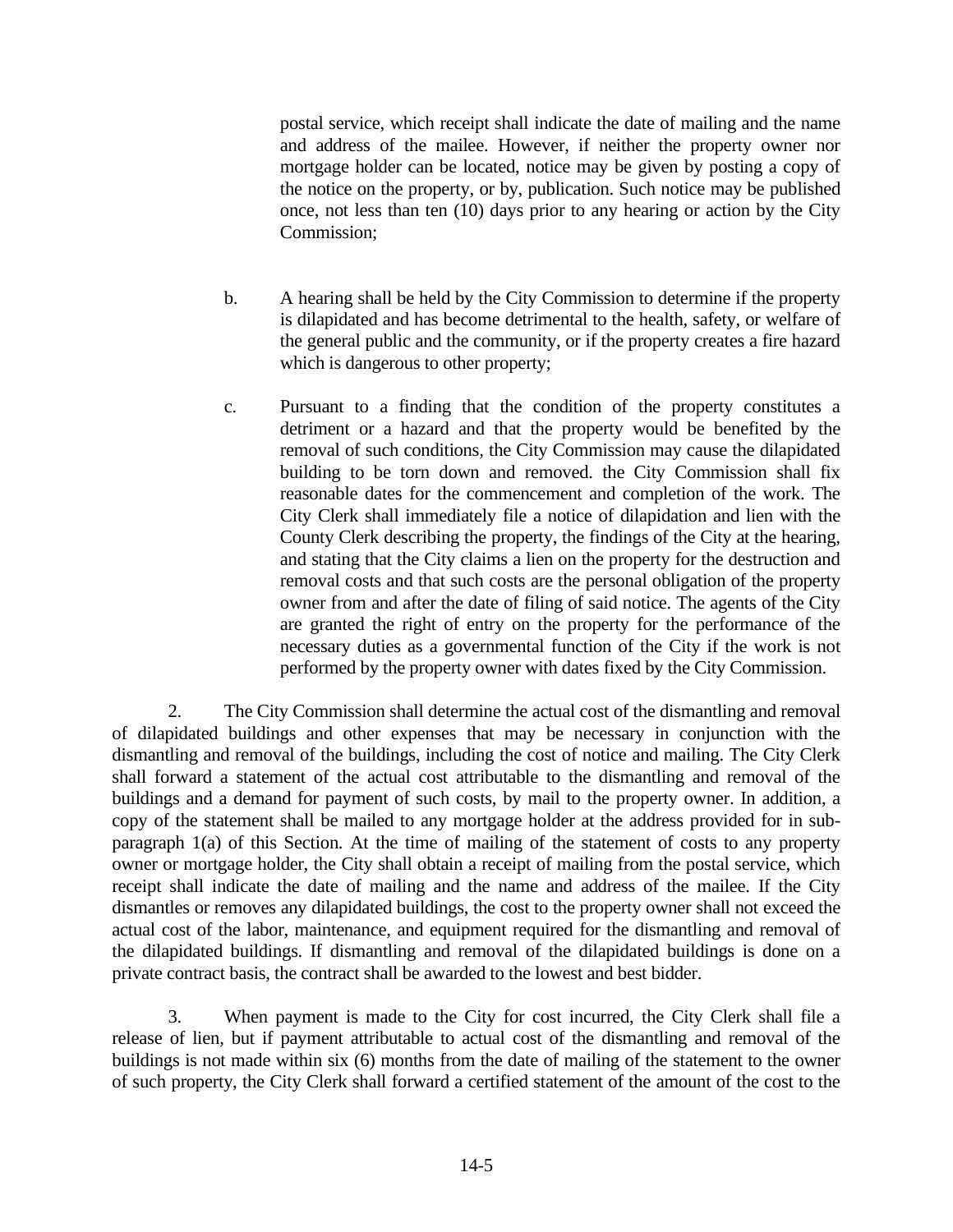County Treasurer of the county in which the property is located. The costs shall be levied on the property and collected by the County Treasurer as are other taxes authorized by law. Until finally paid, the costs and the interest thereon shall be the personal obligation of the property owner from and after the date of the notice of dilapidation and lien is filed with the County Clerk. In addition, the cost and the interest thereon shall be a lien against the property from the date the notice of the lien is filed with the County Clerk. The lien shall be coequal with the lien of ad valorem taxes and all other taxes and special assessments and shall be prior and superior to all other titles and liens against the property. The lien shall continue until the cost is fully paid. At any time prior to collecting provided for in this paragraph, the City may pursue any civil remedy for collection of the amount owing and interest thereon including an action in personam against the property owner and an action in rem to foreclose its lien against the property. A mineral interest, if severed from the surface interest and not owned by the surface owner, shall not be subject to any tax or judgment lien created pursuant to this Section. Upon receiving payment, the City Clerk shall forward to the County Treasurer a notice of such payment and shall direct discharge of the lien.

4. The City Manager of the City of Elk City is hereby designated as the administrative officer to carry out the duties of the City Commission specified in Section 14-12 of the Code of Ordinances of the City of Elk City, Oklahoma, pertaining to dilapidated building complaints. The property owner shall have the right of appeal to the City Commission from any order of the administrative officer or administrative body. Such appeal shall be taken by filing written notice of appeal with the City Clerk within ten (10) days after the administrative order is rendered.

5. For the purposes of this Section, "dilapidated building" means a structure which through neglect or injury lacks necessary repairs or otherwise is in a state of decay or partial ruin to such an extent that said structure is a hazard to the health, safety, or welfare of the general public. "Owner" means the owner of record as shown by the most current tax rolls of the County Treasurer.

6. Nothing in the provisions of this section shall prevent the City from abating a dilapidated building as a nuisance or otherwise exercising its police power to protect the health, safety, or welfare of the general public.

7. The officers, employees or agents of the City shall not be liable for any damages or loss of property due to the removal of dilapidated buildings performed pursuant to the provisions of this Section or as otherwise prescribed by law.

8. The provisions of this act shall not apply to any property zoned and used for agricultural purposes.

9. After a building has been declared dilapidated, as provided in this Section, and before the commencement of the tearing and removal of a dilapidated building, the City Commission may authorize that such a building be boarded and secured.

10. The City Commission may cause the premises on which an unsecured building is located to be cleaned of trash and weeds in accordance with the provisions of Sections 14-13 through 14-20, inclusive, herein.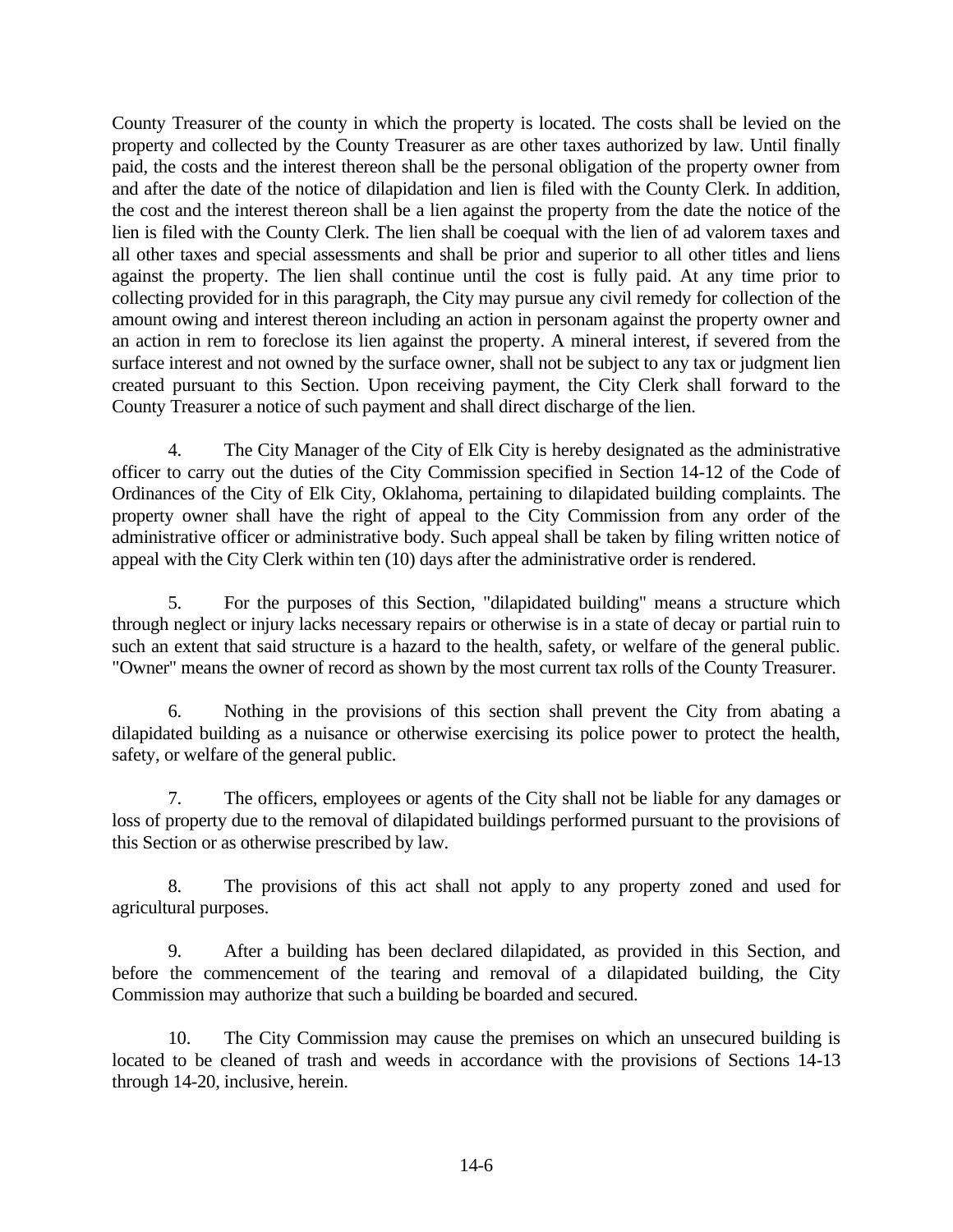11. The City Commission may cause an unsecured building to be boarded and secured in accordance with the following procedures:

12. Before the City Commission orders such action, at least ten (10) days' notice that such unsecured building is to be boarded and secured shall be given by mail to any property owners and mortgage holders as provided in sub-paragraph 1(a) of this Section. At the time of mailing of notice to any property owner or mortgage holder, the City shall obtain a receipt of mailing from the postal service, which receipt shall indicate the date of mailing and the name and address of the mailee. A copy of the notice shall also be posted on the property to be affected. However, if neither the property owner nor the mortgage holder can be located, notice may be given by posting a copy of the notice on the property or by publication. Such notice shall be published one time, not less than ten (10) days prior to any hearing or action by the City pursuant to the provisions of this Section. If the City Commission anticipates summary abatement of a nuisance in accordance with the provisions of sub-paragraph 21 of this Section, the notice shall state: that any subsequent need for boarding and securing the building within a six-month period after the initial boarding and securing of the building pursuant to such notice may be summarily boarded and secured by the City Commission; that the costs of such boarding and securing shall be assessed against the owner; and that a lien may be imposed on the property to secure such payment; all without further prior notice to the property owner or mortgage holder.

13. The owner of the property may give his written consent to the City authorizing the boarding and securing of such unsecured building and to the payment of any costs incurred thereby. By giving said written consent, the owner waives his right to a hearing by the City Commission.

14. If the property owner does not give his written consent to such actions, a hearing may be held by the City Commission to determine whether the boarding and securing of such unsecured building would promote and benefit the public health, safety or welfare. Such hearing may be held in conjunction with a hearing on the accumulation of trash or the growth of weeds or grass on the premises of such unsecured building held pursuant to the provisions of this Chapter. In making such determination, the City Commission shall apply the following standard: the City Commission may order the boarding and securing of the unsecured building when the boarding and securing thereof would make such building less available for transient occupation, decrease a fire hazard created by such building, or decrease the hazard that such building would constitute an attractive nuisance to children. Upon making the required determination, the City Commission may order the boarding and securing of the unsecured building.

15. After the City Commission orders the boarding and securing of such unsecured building, the City Clerk shall immediately file a notice of unsecured building and lien with the County Clerk describing the property, stating the findings of the City Commission at the hearing at which such building was determined to be unsecured, and stating that the City claims a lien on said property for the costs of boarding and securing such building and that such costs are the personal obligation of the property owner from and after the date of filing said notice.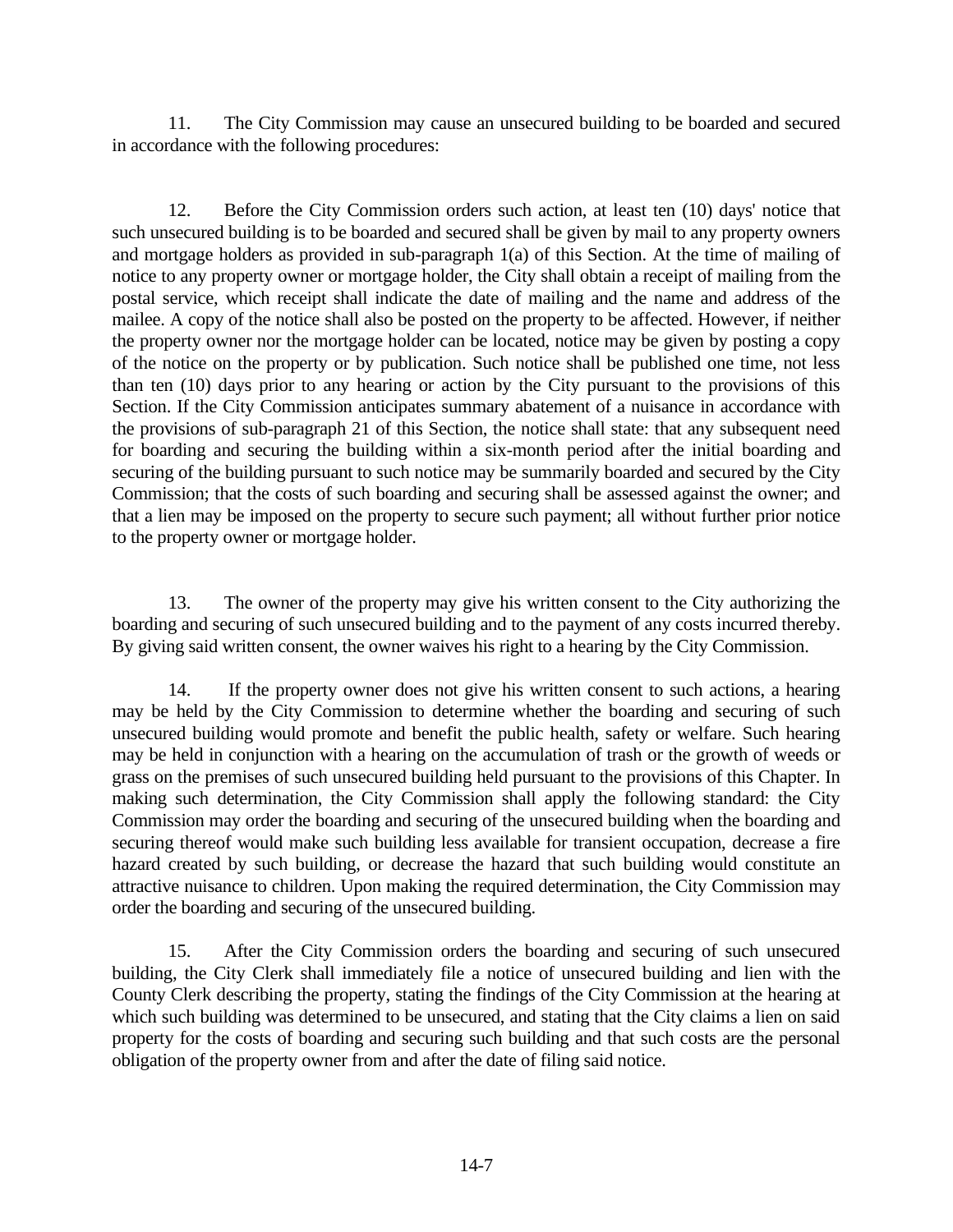16. Pursuant to the order of the City Commission, the agents of the City are granted the right of entry on the property for the performance of the boarding and securing of such building and for the performance of all necessary duties as a governmental function of the City.

17. After an unsecured building has been boarded and secured, the City Commission shall determine the actual costs of such actions and any other expenses that may be necessary in conjunction therewith including the cost of the notice and mailing. The City Clerk shall forward a statement of the actual costs attributable to the boarding and securing of the unsecured building and a demand for payment of such costs, by mail to any property owners and mortgage holders as provided in sub-paragraph 1(a) of this Section. At the time of mailing of the statement of costs to any property owner or mortgage holder, the City shall obtain a receipt of mailing from the postal service, which receipt shall indicate the date of mailing and the name and address of the mailee.

18. If the City boards and secures any unsecured building, the cost to the property owner shall not exceed the actual cost of the labor, materials and equipment required for the performance of such actions. If such actions are done on a private contract basis, the contract shall be awarded to the lowest and best bidder.

19. When payment is made to the City for costs incurred, the City Clerk shall file a release of lien, but if payment attributable to the actual costs of the boarding and securing of the unsecured building is not made within thirty (30) days from the date of mailing of the statement to the owner of such property, the City Clerk shall forward a certified statement of the amount of the costs to the County Treasurer of the county. Said costs shall be levied on the property and collected by the County Treasurer as are other taxes authorized by law. Until fully paid, the costs and the interest thereon shall be the personal obligation of the property owner from and after the date the notice of unsecured building and lien is filed with the County Clerk. In addition, the costs and the interest thereon shall be a lien against the property from the date the notice of the lien is filed with the County Clerk. Said lien shall be coequal with the lien of ad valorem taxes and all other taxes and special assessments and shall be prior and superior to all other titles and liens against the property. The lien shall continue until the costs and interest are fully paid. At any time prior to collection as provided for in this sub-paragraph, the City may pursue any civil remedy for collection of the amount owing and interest thereon, including an action in personam against the property owner and an action in rem to foreclose its lien against the property. A mineral interest if severed from the surface owner shall not be subject to any tax or judgment lien created pursuant to this Section. Upon receiving payment, the City Clerk shall forward to the County Treasurer a notice of such payment and shall direct discharge of the lien.

20. The City Manager of the City of Elk City is hereby designated as the administrative officer to carry out the duties of the City Commission specified in Section 14-13, 14-14, 14-15, and 14-16 of the Code of Ordinances of the City of Elk City, Oklahoma, pertaining to weeds and trash complaints. The property owner or mortgage holder shall have a right of appeal to the City Commission from any order of the administrative officer or administrative body. Such appeal shall be taken by filing written notice of appeal with the City Clerk within ten (10) days after the administrative order is rendered.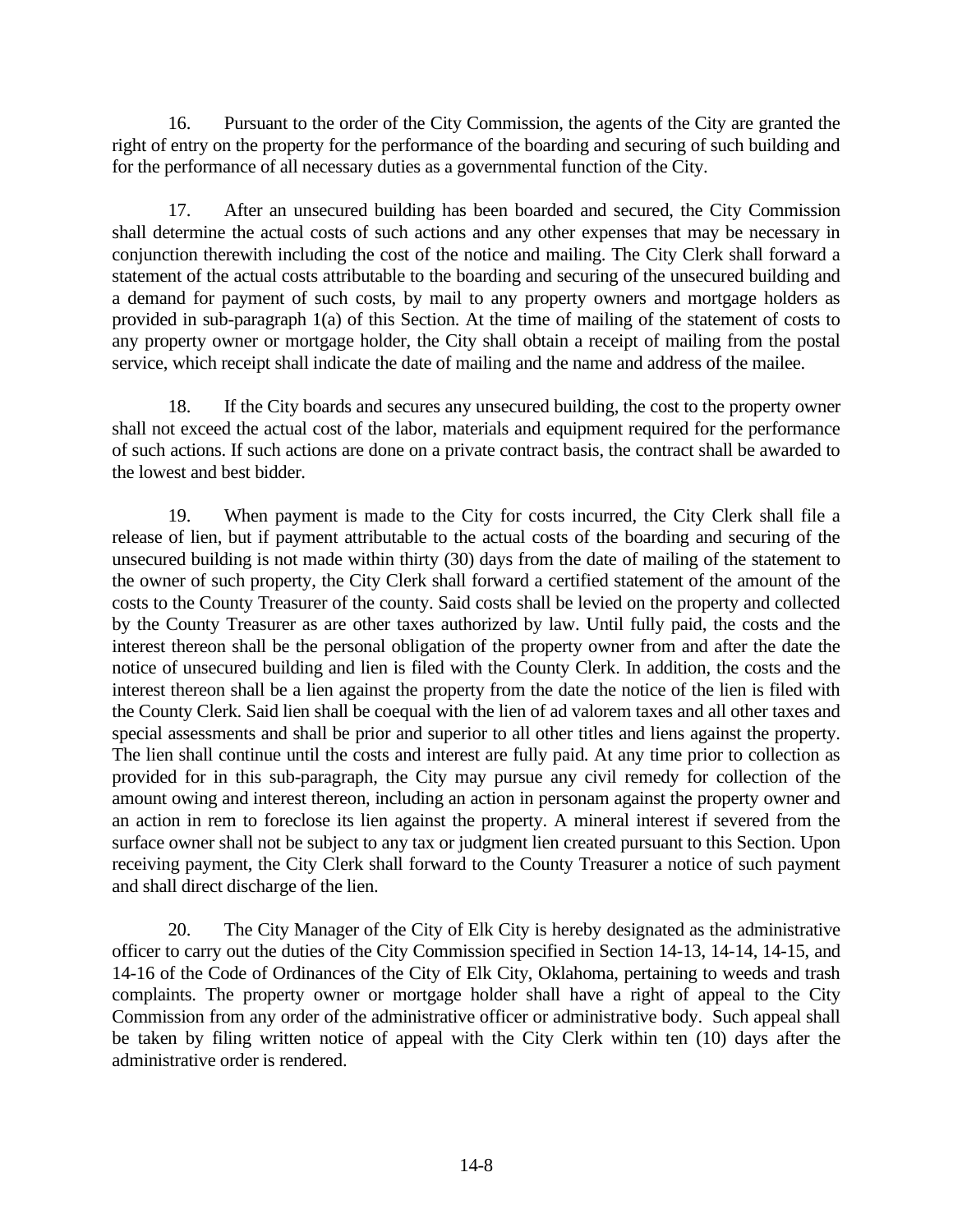21. If the City Commission causes a structure within the city limits to be boarded and secured, any subsequent need for boarding and securing within a six-month period constitutes a public nuisance and may be summarily boarded and secured without further prior notice to the property owner or mortgage holder. At the time of each such summary boarding and securing, the City shall notify the property owner and mortgage holder of the boarding and securing and the costs thereof. The notice shall state that the property owner may request an appeal with the City Clerk within ten (10) days after the mailing of the notice. The notice and hearing shall be as provided for in sub-paragraph 12 of this Section. Unless otherwise determined at the hearing the cost of such boarding and securing shall be determined and collected as provided for in sub-paragraph 17, 18 and 19 of this Section.

22. The City Commission may determine that a building is unsecured and order that such building be boarded and secured, even though such building has not been declared, by the City Commission, to be dilapidated.

- 23. For the purposes of this subsection:
	- a. "boarding and securing" or "boarded and secured" means the closing, boarding or locking of any or all exterior openings so as to prevent entry into the structure, and
	- b. "unsecured building" shall mean any structure which is not occupied by a legal or equitable owner thereof, or by a lessee of a legal or equitable owner, and into which there are one or more unsecured openings such as broken windows, unlocked windows, broken doors, unlocked doors, holes in exterior walls, holes in the roof, broken basement or cellar hatchways, unlocked basement or cellar hatchways or other similar unsecured openings which would facilitate an unauthorized entry into the structure.

24. The provisions of this Section shall not apply to any property zoned and used for agricultural purposes.

## **Section 14-13. Cleaning and Mowing of Property.**

The City Commission may cause property within the city limits to be cleaned of trash and weeds or grass to be cut or mowed in accordance with the following procedures:

> a. At least ten (10) days' notice shall be given to the owner of the property by mail at the address shown by the current year's tax rolls in the County Treasurer's office before the City Commission holds a hearing or takes action. The notice shall order the property owner to clean the property of trash, or to cut or mow the weeds or grass on the property, as appropriate, and said notice shall further state that unless such work is performed within ten (10) days of the date of the notice the work shall be done by the City and a notice of lien shall be filed with the County Clerk against the property for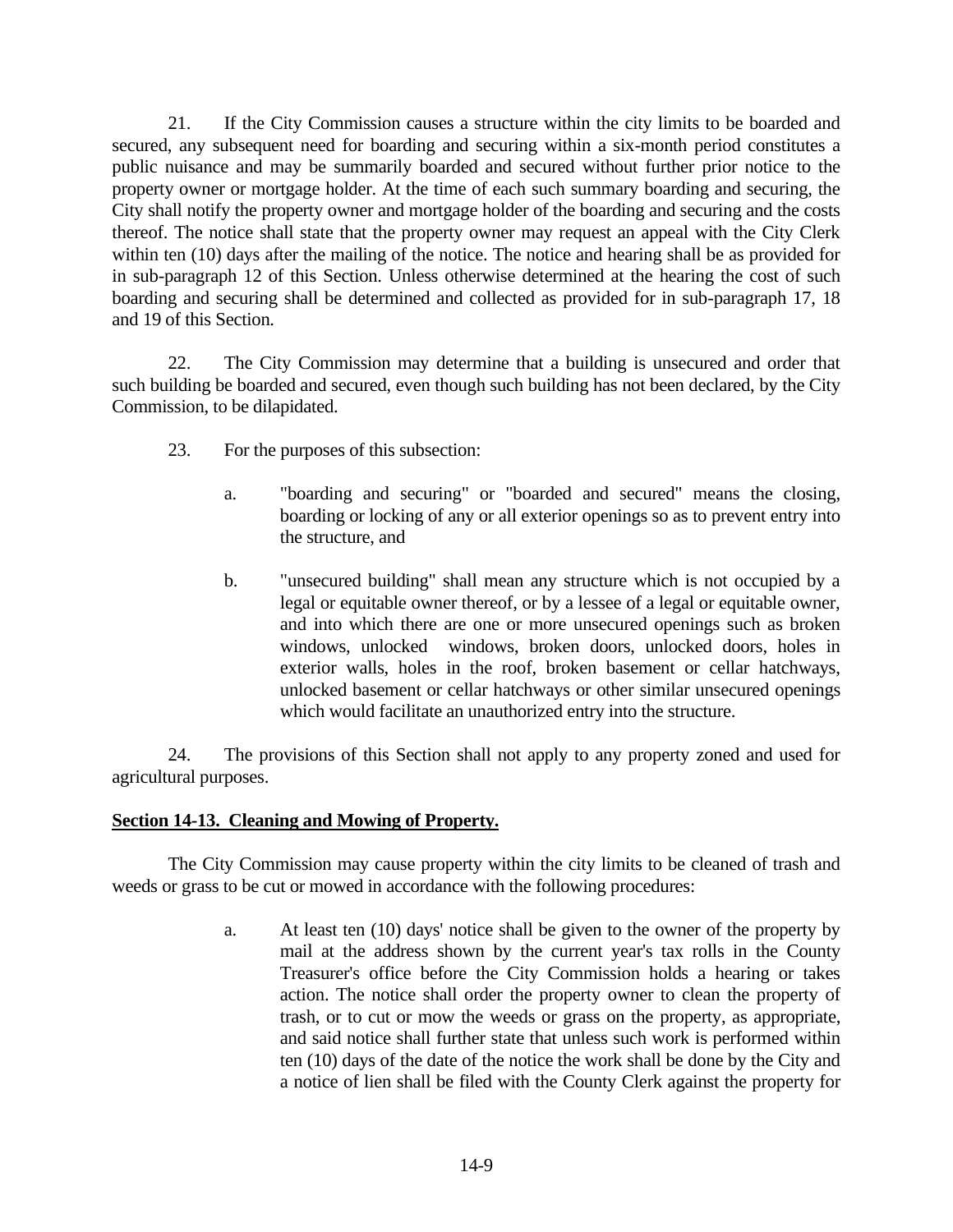the costs due and owing the City. At the time of mailing of notice to the property owner, the City shall obtain a receipt of mailing from the postal service, which receipt shall indicate the date of mailing and the name and address of the mailee. However, if the property owner cannot be located within ten (10) days from the date of mailing by the City Commission, notice may be given by posting a copy of the notice on the property or by publication, one time not less than ten (10) days prior to any hearing or action by the City Commission. If the City Commission anticipates summary abatement of a nuisance in accordance with the provisions of Section 14-18, herein, the notice, whether by certified mail, posting or publication, shall state: that any accumulations of trash or excessive weed or grass growth on the owner's property occurring within six (6) months after the removal of trash or cutting or mowing of weeds or grass on the property pursuant to such notice may be summarily abated by the City Commission; that the costs of such abatement shall be assessed against the owner; and that a lien may be imposed on the property to secure such payment, all without further prior notice to the property owner;

- b. The owner of the property may give his written consent to the City authorizing the removal of the trash or the mowing of the weeds or grass. By giving said written consent, the owner waives his right to a hearing by the City Commission.
- c. A hearing may be held by the City Commission to determine whether the accumulation of trash or the growth of weeds or grass has caused the property to become detrimental to the health, benefit, and welfare of the public and the community or a hazard to traffic, or creates a fire hazard to the danger of property;

### **Section 14-14. Entry and Lien.**

Upon a finding that the condition of the property constitutes a detriment or hazard, and that the property would be benefited by the removal of such conditions, the agents of the City are granted the right of entry on the property for the removal of trash, mowing of weeds or grass, and performance of the necessary duties as a governmental function of the City. Immediately following the cleaning or mowing of the property, the City Clerk shall file a notice of lien with the County Clerk describing the property and the work performed by the City, and stating that the City claims a lien on said property for the cleaning or mowing costs;

### **Section 14-15. Determination of Cost.**

The City Commission shall determine the actual cost of such cleaning and mowing and any other expenses as may be necessary in connection therewith, including the cost of notice and mailing. The City Clerk shall forward by mail to the property owner specified in Section 14-13 (A), herein, a statement of such actual cost and demanding payment. If the cleaning and mowing are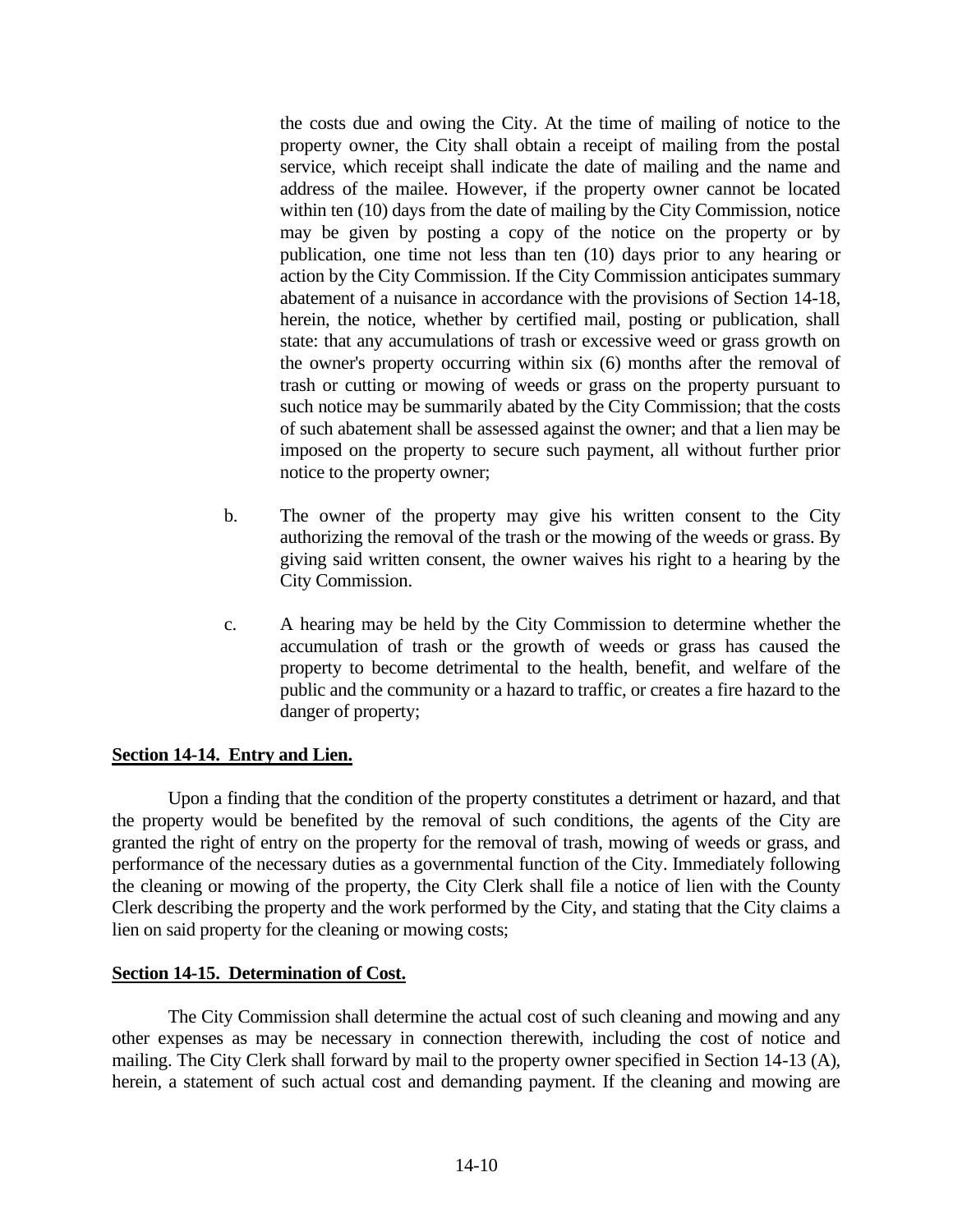done by the City, the cost to the property owner for said cleaning and mowing shall not exceed the actual cost of the labor, maintenance, and equipment required. If the cleaning and mowing are done on a private contract basis, the contract shall be awarded to the lowest and best bidder;

### **Section 14-16. Collection of Cost-Lien on Property.**

If payment is not made within thirty (30) days from the date of the mailing of the statement, the City Clerk shall forward a certified statement of the amount of the cost to the County Treasurer of the county in which the property is located and the same shall be levied on the property and collected by the County Treasurer as other taxes authorized by law. Until fully paid, the cost and the interest thereon shall be the personal obligation of the property owner from and after the date the cost is certified to the County Treasurer. In addition the cost and the interest thereon shall be a lien against the property from the date the cost is certified to the County Treasurer, coequal with the lien of ad valorem taxes and all other taxes and special assessments and prior and superior to all other titles and liens against the property, and the lien shall continue until the cost shall be fully paid. At the time of collection, the County Treasurer shall collect a fee of Five Dollars (\$5.00) for each parcel of property. Such fee shall be deposited to the credit of the general fund of the County. At any time prior to the collection as provided in this paragraph, the City may pursue any civil remedy for collection of the amount owing and interest thereon, including an action in personam against the property owner and an action in rem to foreclose its lien against the property. A mineral interest, if severed from the surface interest and not owned by the surface owner, shall not be subject to any tax or judgment lien created pursuant to this Section. Upon receiving payment, if any, the City Clerk shall forward to the County Treasurer a notice of such payment and directing discharge of the lien; and

### **Section 14-17. Delegation of Duties.**

The City Manager of the City of Elk City is hereby designated as the administrative officer to carry out the duties of the City Commission, specified in Sections 14-12, 14-13, 14-14, 14-15 and 14-16 of the Code of Ordinances of the City of Elk City, Oklahoma, pertaining to weeds and trash complaints and dilapidated building complaints. The property owner shall have a right of appeal to the City Commission from any order of the administrative officer or administrative body. Such appeal shall be taken by filing written notice of appeal with the City Clerk within ten (10) days after the administrative order is rendered.

### **Section 14-18. Summary Abatement.**

If the City Commission causes property within the city limits to be cleaned of trash and weeds or grass to be cut or mowed, any subsequent accumulations of trash or excessive weed or grass growth on the property occurring within a six-month period may be declared to be a nuisance and may be summarily abated without further prior notice to the property owner. At the time of each summary abatement the City shall notify the property owner of the abatement and the cost thereof. The notice shall state that the property owner may request a hearing within ten (10) days after the date of mailing the notice. The notice and hearing shall be as provided for in Section 14-13 (A),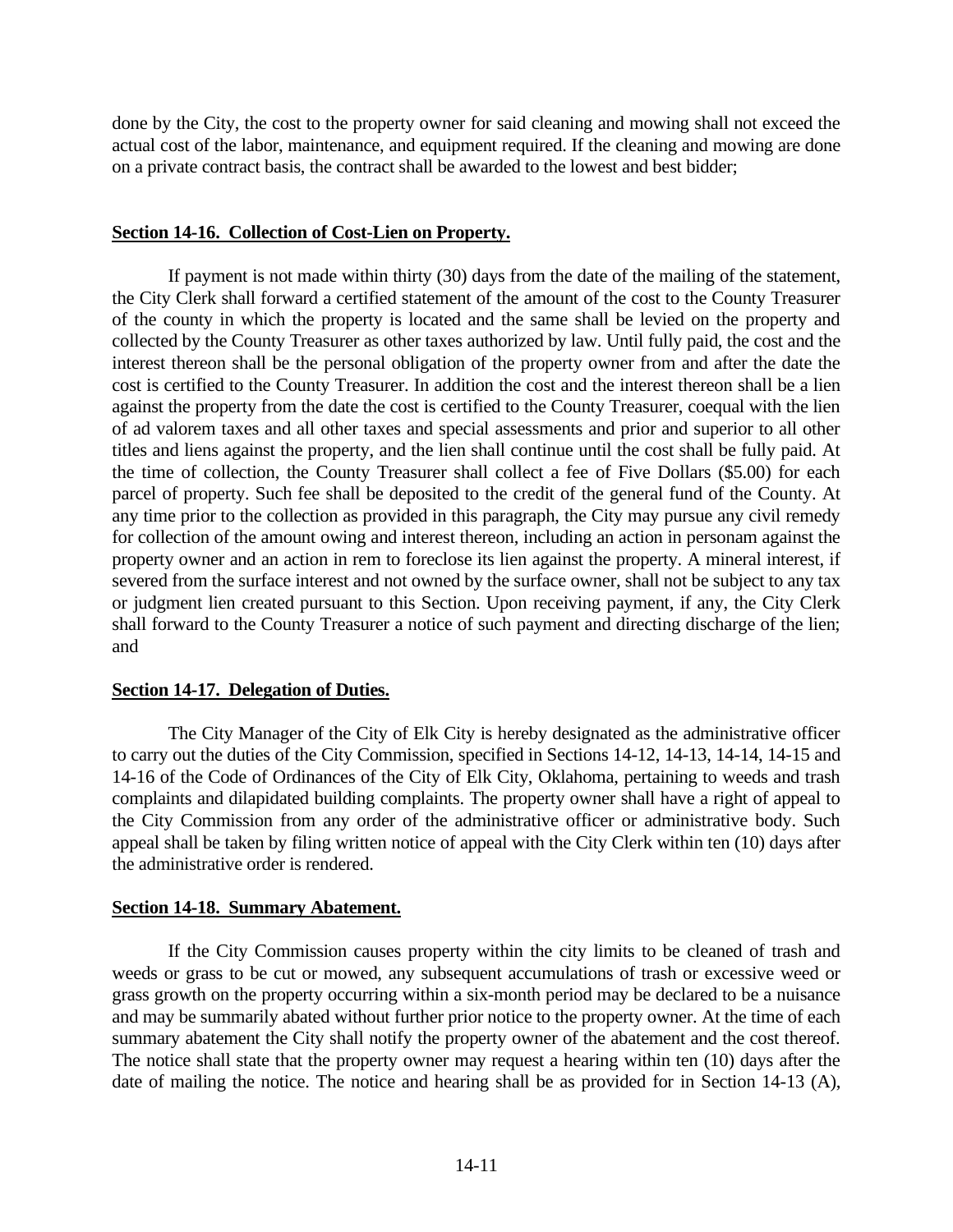herein. Unless otherwise determined at the hearing the cost of such abatement shall be determined and collected as provided for in Sections 14-15 and 14-16, herein. Provided, however, that these provisions pertaining to summary abatement shall not apply if the records of the County Clerk show that the property was transferred after notice was given pursuant to Section 14-13(A.), herein.

### **Section 14-19. Enforcement.**

The City Commission may enact ordinances to prohibit owners of property or persons otherwise in possession or control located within the city limits from allowing trash to accumulate, or weeds to grow or stand upon the premises and may impose penalties for violation of said ordinances.

### **Section 14-20. Definitions.**

As used in this Section:

- 1. "Weed" includes but is not limited to poison ivy, poison oak, or poison sumac and all vegetation at any state of maturity which:
	- a. exceeds twelve (12) inches in height, except healthy trees, shrubs, or produce for human consumption grown in a tended and cultivated garden unless such trees and shrubbery by their density or location constitute a detriment to the health, benefit and welfare of the public and community or a hazard to traffic or create a fire hazard to the property or otherwise interfere with the mowing of said weeds;
	- b. regardless of height, harbors, conceals, or invites deposits or accumulation of refuse or trash;
	- c. arbors rodents or vermin;
	- d. gives off unpleasant or noxious odors;
	- e. constitutes a fire or traffic hazard;
	- f. or is dead or diseased.

The term "weed" shall not include tended crops on land zoned for agricultural use which are planted more than one hundred fifty (150) feet from a parcel zoned for other than agricultural use.

"Trash" means any refuse, litter, ashes, leaves, debris, paper, combustible materials, rubbish, offal, or waste, or matter of any kind or form which is uncared for, discarded, or abandoned.

"Owner" means the owner of record as shown by the most current tax rolls of the County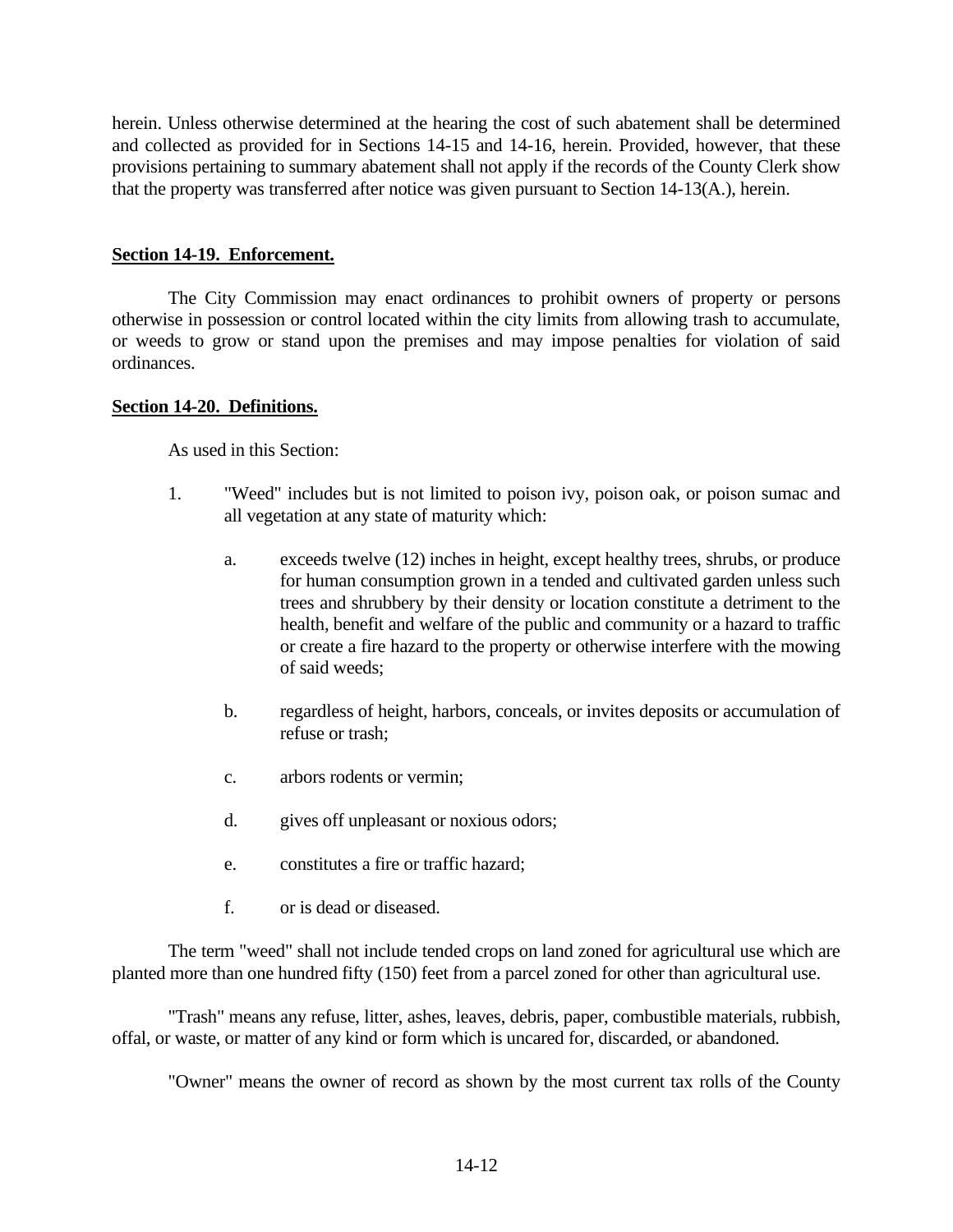Treasurer.

"Cleaning" means the removal of trash from property.

The provisions of this Section shall not apply to any property zoned and used for agricultural purposes.

## **Section 14-21. Oklahoma Junkyard and Scrap Metal Processing Facility Control Act Adopted.**

1. The Oklahoma Junkyard and Scrap metal Processing Facility Control Act (Title 69, Oklahoma Statues, Section 1251 through Section 1264, inclusive, as amended and recodified) is hereby adopted and incorporated in the Code of Ordinances of the City of Elk City, Oklahoma, as if set out at length herein, for the purposes of establishing locally appropriate rules and regulations for the promotion of public safety, health, welfare, convenience and enjoyment of public travel, the protection of public investment in public highways, and the preservation and enhancement of scenic beauty of lands bordering public highways within the City of Elk City, Oklahoma.

2. The City Commission is hereby empowered to adopt and enforce regulations necessary to make the provision of this Section and any other related Ordinances of the City of Elk City, Oklahoma, effective, and to adopt and enforce temporary regulations to cover emergencies or special conditions.

3. No person shall willfully fail or refuse to comply with any lawful order or direction of the City Manager or any other authorized municipal employee relating to the enforcement of this Section.

4. All references to the term "Department" shall be deemed to refer to the Inspection Department of the City of Elk City, Oklahoma; all references to the term "Commission" shall be deemed to refer to the City Commission of the City of Elk City, Oklahoma; all references to the term "Director" shall be deemed to refer to the City Manager of the City of Elk City, Oklahoma.

5. Notwithstanding any provisions in the Oklahoma Junkyard and Scrap Metal Processing Facility Control Act to the contrary, the penalty provisions in Article 3 of this Chapter 14 shall apply.

## **Sections 14-22 through 14-24. (Reserved for future use.)**

# **Article 3. Penalty**